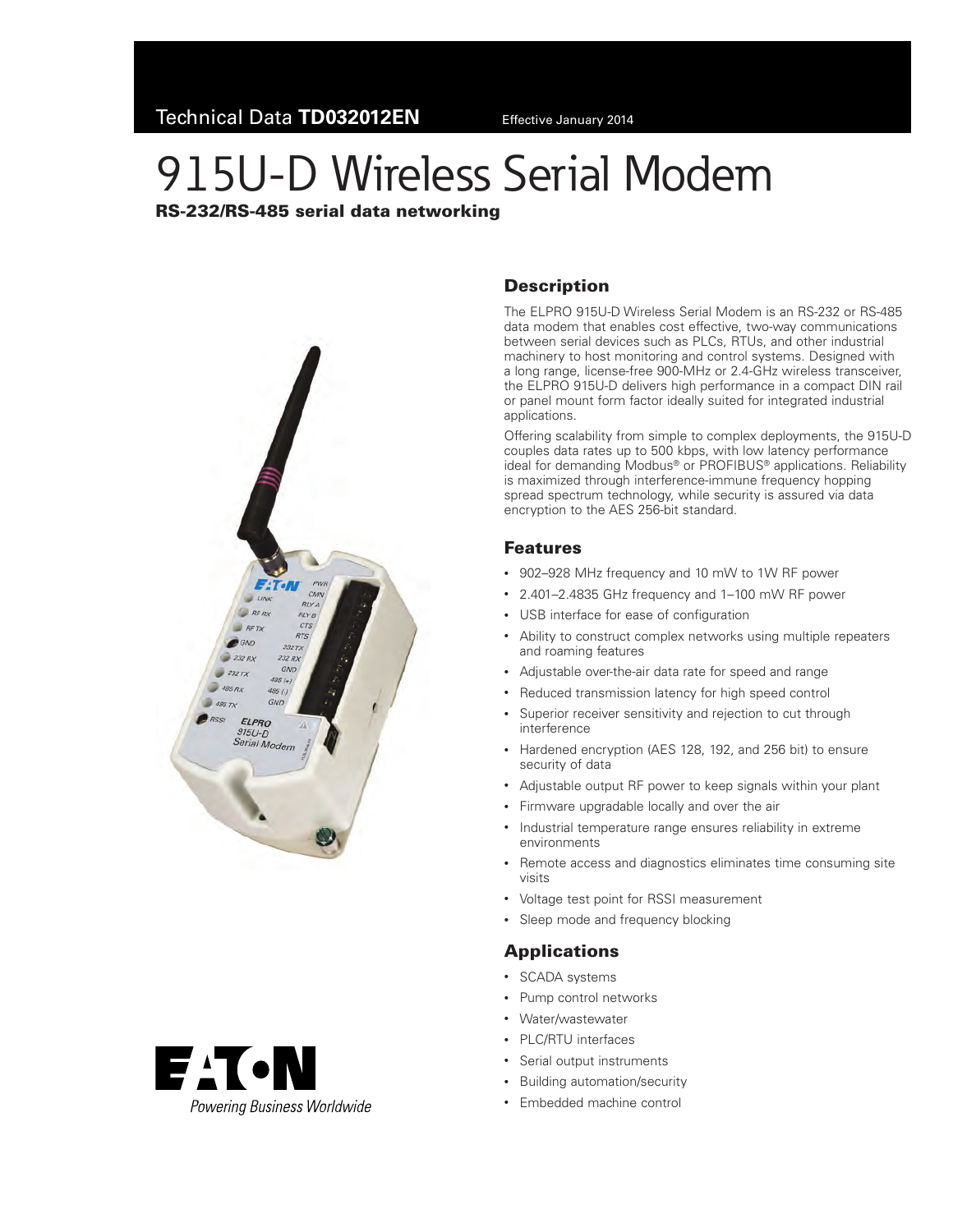#### Accessories

| <b>SPECIFICATION</b>                  | <b>DESCRIPTION</b>                                                                                                                                         | PRODUCT CODE DESCRIPTION                                                                |                                                                                              |                                              | <b>DATA SHEET</b> |
|---------------------------------------|------------------------------------------------------------------------------------------------------------------------------------------------------------|-----------------------------------------------------------------------------------------|----------------------------------------------------------------------------------------------|----------------------------------------------|-------------------|
| <b>Transmitter and Receiver</b>       |                                                                                                                                                            | <b>Antennas - 900 MHz</b>                                                               |                                                                                              |                                              |                   |
| Frequency                             | 902-928 MHz, 2.401-2.4835 GHz                                                                                                                              | DG900-1/5                                                                               | Whip antenna, SMA male, angle bracket,<br>$-2$ dBi gain, 3' (1m) or 16.4' (5m) coaxial cable |                                              | TD032047EN        |
| Transmit power                        | 10 mW to 1W ①, 1-100 mW ②                                                                                                                                  |                                                                                         |                                                                                              |                                              |                   |
| Transmission                          | Frequency hopping spread spectrum (FHSS)                                                                                                                   | WH900-SMA                                                                               | Whip antenna, SMA male, -2 dBi gain                                                          |                                              | TD032045EN        |
| Modulation                            | <b>GFSK and MSK</b>                                                                                                                                        | CFD890EL                                                                                | Dipole antenna, SMA male, mounting bracket,<br>2 dBi gain, 16' (5m) coaxial cable            |                                              | TD032048EN        |
| Receiver sensitivity                  | -92 dBm @ 500 kbps, -98 dBm @ 250 kbps,<br>$-102$ dBm $@$ 125 kbps $@$ $@$<br>-96 dBm @ 250 kbps, -100 dBm @ 125 kbps,<br>$-105$ dBm $@$ 19.2 kbps $@$ $@$ | SG900EL                                                                                 |                                                                                              | Collinear antenna, N-type female, 5 dBi gain |                   |
|                                       |                                                                                                                                                            | SG900-6                                                                                 |                                                                                              | Collinear antenna, N-type female, 8 dBi gain |                   |
|                                       |                                                                                                                                                            | YU6-900                                                                                 |                                                                                              | Yagi antenna, N-type female, 9 dBi gain      |                   |
| Data rate                             | 500 kbps, 250 kbps, 125 kbps ①                                                                                                                             | YU16-900                                                                                |                                                                                              | Yagi antenna, N-type female, 15 dBi gain     |                   |
|                                       | 250 kbps, 125 kbps, 19.2 kbps 2                                                                                                                            | Antennas - 2.4 GHz                                                                      |                                                                                              |                                              |                   |
| Range (LoS)                           | 40 miles (64 km) ① ③<br>7 miles (12 km) 2 3                                                                                                                | MD2400-EL                                                                               | Dipole antenna, 15' (4.5m) cellfoil/SMA,<br>mounting bracket, 0 dBi gain                     |                                              | TD032053EN        |
| Antenna connector                     | SMA female                                                                                                                                                 | SG2400-EL                                                                               | Colinear antenna, N-type, mounting bracket,                                                  |                                              | TD032054EN        |
| <b>Input and Output</b>               |                                                                                                                                                            |                                                                                         | 5-dBi gain                                                                                   |                                              |                   |
| Discrete output                       | RF link status 0.5A @ 30 Vdc relay                                                                                                                         | Z2400-EL                                                                                | Colinear antenna, N-type, mounting bracket,<br>10-dBi gain                                   |                                              | TD032055EN        |
| <b>Serial Port</b>                    |                                                                                                                                                            | Y2400-18EL                                                                              | Yagi antenna, N-type connector, 18 dBi gain                                                  |                                              | TD032056EN        |
| <b>RS-232</b>                         | EIA-232 via terminal block                                                                                                                                 | <b>WH2400-SMA</b>                                                                       | Whip antenna, 2.1" (54 mm), SMA male, 2 dBi                                                  |                                              | TD032052EN        |
| <b>RS-485</b>                         | EIA-485 via terminal block with selectable termination resistor                                                                                            |                                                                                         | gain                                                                                         |                                              |                   |
| Data rate (bps)                       | 1200-230400 including PROFIBUS 31250, 45450, 93750                                                                                                         | <b>Cables</b>                                                                           | Coaxial cable kit, 9.8' (3m)/32' (10m)/65' (20m),                                            |                                              |                   |
| Serial settings                       | Baud rate, data bits, stop bits, parity, flow control                                                                                                      | CC3/10/20-SMA                                                                           |                                                                                              |                                              | TD032019EN        |
| <b>Protocols and Configuration</b>    |                                                                                                                                                            |                                                                                         | N-type to SMA                                                                                |                                              | TD032020EN        |
| System address                        | $4.2 \times 10^9$ possible addresses                                                                                                                       |                                                                                         |                                                                                              |                                              | TD032021EN        |
| Protocols supported                   | Modbus RTU, DF1, PROFIBUS                                                                                                                                  | CCTAIL-SMA-F/M                                                                          | Coaxial cable tail, 24" (600 mm), SMA to<br>N-type female/male                               |                                              | TD032023EN        |
| User configuration                    | USB interface                                                                                                                                              | <b>Surge Diverters</b>                                                                  |                                                                                              |                                              |                   |
| Configurable<br>parameters            | Master/slave, repeater, serial data items                                                                                                                  | CSD-SMA-2500                                                                            | SMA surge diverter for use with<br>CC10/CC20-SMA                                             |                                              | TD032030EN        |
| Security                              | AES 128, 192 and 256 bit                                                                                                                                   | CSD-N-6000                                                                              | Coaxial surge diverter, bulkhead N female to                                                 |                                              | TD032031EN        |
| <b>LED Indication and Diagnostics</b> |                                                                                                                                                            |                                                                                         | N female                                                                                     |                                              |                   |
| LED indicators                        | RF link, RF TX and RX, RS-232 TX and RX, RS-485 TX and RX                                                                                                  | MA15D1SI/D2SI                                                                           | Power supply surge diverter, 110 Vac/15A or<br>240 Vac/15A                                   |                                              | TD032029EN        |
| Reported diagnostics                  | RF, serial                                                                                                                                                 |                                                                                         |                                                                                              |                                              |                   |
| Network management                    | Via master radio to all remotes                                                                                                                            | <b>IOP32D</b>                                                                           | Signal surge diverter, 2 x 2-wire/1 x 4-wire                                                 |                                              | TD032032EN        |
| <b>Power Supply</b>                   |                                                                                                                                                            | <b>Power Supplies</b>                                                                   | DIN rail power supply, 100-250 Vac,<br>12 Vdc/2.5A                                           |                                              |                   |
| Nominal supply                        | 9-30 Vdc, over voltage and reverse wiring protected                                                                                                        | PS-DINAC-12DC-OK                                                                        |                                                                                              |                                              | TD032033EN        |
| Average current draw                  | 150 mA @ 24 Vdc ①, 100 mA @ 24 Vdc ②                                                                                                                       | PSG60E                                                                                  | DIN rail power supply, 85-264 Vac, 24<br>Vdc/2.5A                                            |                                              | TD032034EN        |
| Transmit current draw                 | 200 mA @ 24 Vdc ①, 125 mA @ 24 Vdc ②                                                                                                                       |                                                                                         |                                                                                              |                                              |                   |
| <b>Compliance</b>                     |                                                                                                                                                            | <b>Mounting Brackets</b>                                                                |                                                                                              |                                              |                   |
| <b>EMC</b>                            | FCC Part 15; EN 301 489                                                                                                                                    | BR-COL-KIT                                                                              | Mounting bracket kit for collinear antenna                                                   |                                              | TD032071EN        |
| RF (radio)                            | FCC Part 15.247; ETSI EN 300-328                                                                                                                           | BR-YAG-KIT                                                                              | Mounting bracket kit for Yagi antenna                                                        |                                              | TD032072EN        |
| Hazardous area                        | cUL, Class I Div 2, Groups A, B, C, D, Temp Code: T5<br>ATEX Zone 2, EEx nL IIC T5 II 3G, IECEX Ex nL IIC T5                                               | <b>Ordering</b>                                                                         |                                                                                              |                                              |                   |
| Safety                                | EN/UL 60950-1                                                                                                                                              |                                                                                         |                                                                                              |                                              |                   |
| General                               |                                                                                                                                                            | <b>PRODUCT CODE</b>                                                                     | <b>DESCRIPTION</b>                                                                           | <b>FREQUENCY</b>                             | <b>RF POWER</b>   |
| Size                                  | 4.57" x 2.36" x 2.60" (116 mm x 60 mm x 66 mm)                                                                                                             | 915U-D-2400                                                                             | Wireless serial modem                                                                        | 2.40-2.48 GHz                                | $1 - 100$ mW      |
| Housing                               | Plastic with aluminum base, IP20 rated                                                                                                                     | 915U-D-900US                                                                            | Wireless serial modem                                                                        | 902-928 MHz                                  | 10 mW to 1W       |
| Mounting                              | DIN rail or flat panel                                                                                                                                     | 915U-D-900AU                                                                            | Wireless serial modem                                                                        | 915-928 MHz                                  | 10 mW to 1W       |
| Terminal blocks                       | 16-22 AWG (16-20 AWG for power)                                                                                                                            |                                                                                         | Australia/Brazil                                                                             |                                              |                   |
| Temperature rating                    | $-40$ to 158°F (-40 to 70°C)                                                                                                                               |                                                                                         |                                                                                              |                                              |                   |
| Humidity rating                       | 10% to 90% noncondensing                                                                                                                                   | Note: Available RF power and frequency may vary depending on country of<br>application. |                                                                                              |                                              |                   |

**Note:** Specifications are subject to change.

Weight 0.55 lbs (240g)

- <span id="page-1-0"></span> $\overline{O}$  900 MHz ISM band
- <span id="page-1-1"></span>b 2.4 GHz ISM band
- <span id="page-1-3"></span>c Typical maximum line-of-sight range, 5 dBi antenna
- <span id="page-1-2"></span>d Data sensitivity at 5% PER)